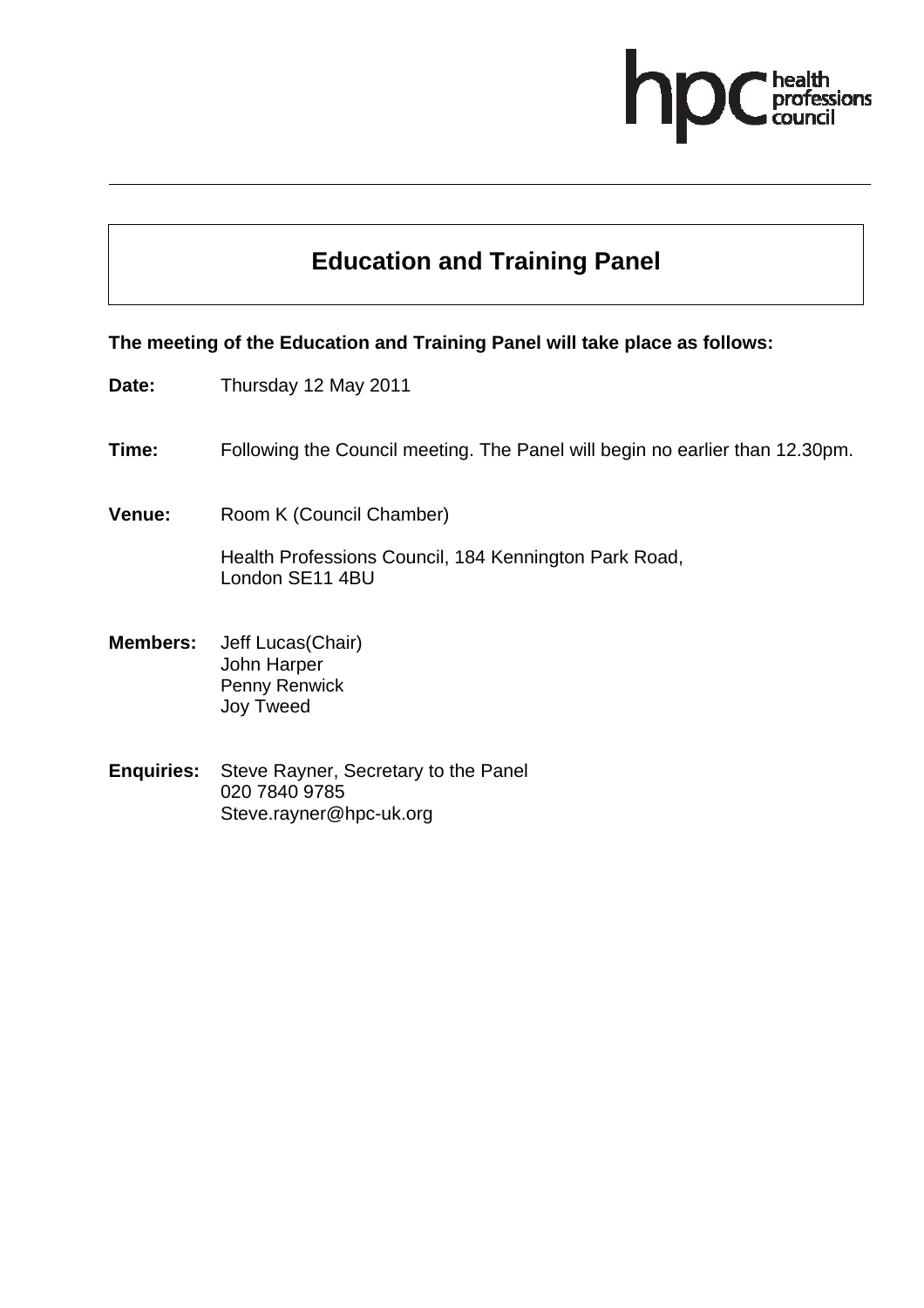Public Agenda

- 1. **Apologies for absence** verbal 2. **Declarations of conflicts of interest** verbal 3. **Programme approval A. Programmes in respect of which approval/ongoing approval is recommended without conditions:** 
	- **B.** Programmes in respect of which approval/ongoing enclosure 1 **approval is recommended subject to conditions:** paper ETP 09/11

|     | <b>Education provider</b>                                              | <b>Programme Name</b>                                                                                      | <b>Mode</b>      |
|-----|------------------------------------------------------------------------|------------------------------------------------------------------------------------------------------------|------------------|
| 1.  | <b>Aston University</b>                                                | <b>BSc (Hons) Audiology</b>                                                                                | <b>Full Time</b> |
| 2.  | <b>Aston University</b>                                                | Foundation Degree in Hearing Aid<br>Audiology                                                              | <b>Full Time</b> |
| 3.  | <b>Canterbury Christ Church</b><br><b>University</b>                   | Doctorate in Clinical Psychology<br>(DClinPsychol)                                                         | <b>Full Time</b> |
| 4.  | <b>Regent's College</b>                                                | <b>Practitioner Doctorate in Existential</b><br><b>Phenomenological Counselling</b><br>Psychology (DPsych) | <b>Full Time</b> |
| 5.  | Scottish Ambulance Academy and<br><b>Glasgow Caledonian University</b> | <b>DipHE Paramedic Practice</b>                                                                            | <b>Full Time</b> |
| 6.  | <b>University Campus Suffolk</b>                                       | <b>BSc (Hons) Diagnostic Radiography</b>                                                                   | <b>Full Time</b> |
| 7.  | <b>University Campus Suffolk</b>                                       | BSc (Hons) Oncology and<br>Radiotherapy Technology                                                         | <b>Full Time</b> |
| 8.  | <b>University Campus Suffolk</b>                                       | BSc (Hons) Radiotherapy and<br>Oncology                                                                    | <b>Full Time</b> |
| 9.  | University of Liverpool                                                | Doctorate in Clinical Psychology<br>(D.Clin.Psychol)                                                       | <b>Full Time</b> |
| 10. | University of Southampton                                              | Health Psychology Research and<br>Professional Practice (PhD)                                              | <b>Full Time</b> |
| 11  | University of Southampton                                              | Health Psychology Research and<br>Professional Practice (PhD)                                              | <b>Part Time</b> |
| 12. | University of Southampton                                              | Health Psychology Research and<br><b>Professional Practice (MPhil)</b>                                     | <b>Part Time</b> |
| 13. | University of Southampton                                              | Health Psychology Research and<br><b>Professional Practice (MPhil)</b>                                     | <b>Full Time</b> |
| 14. | University of Wales, Newport                                           | <b>MA Art Psychotherapy</b>                                                                                | <b>Part Time</b> |
|     | 15. University of Wales, Newport                                       | <b>MA Music Therapy</b>                                                                                    | <b>Part Time</b> |

#### **C. Programmes in respect of which approval/ongoing approval is recommended subject to conditions,**

| Date       | Ver.           | Dept/Cmte | Doc Type | Title                        | <b>Status</b> | Int. Aud.     |
|------------|----------------|-----------|----------|------------------------------|---------------|---------------|
| 2010-01-10 | $\overline{a}$ | FTC.      | AGD      | Education and Training Panel | Final         | <b>Public</b> |
|            |                |           |          | agenda                       | DD: None      | RD: None      |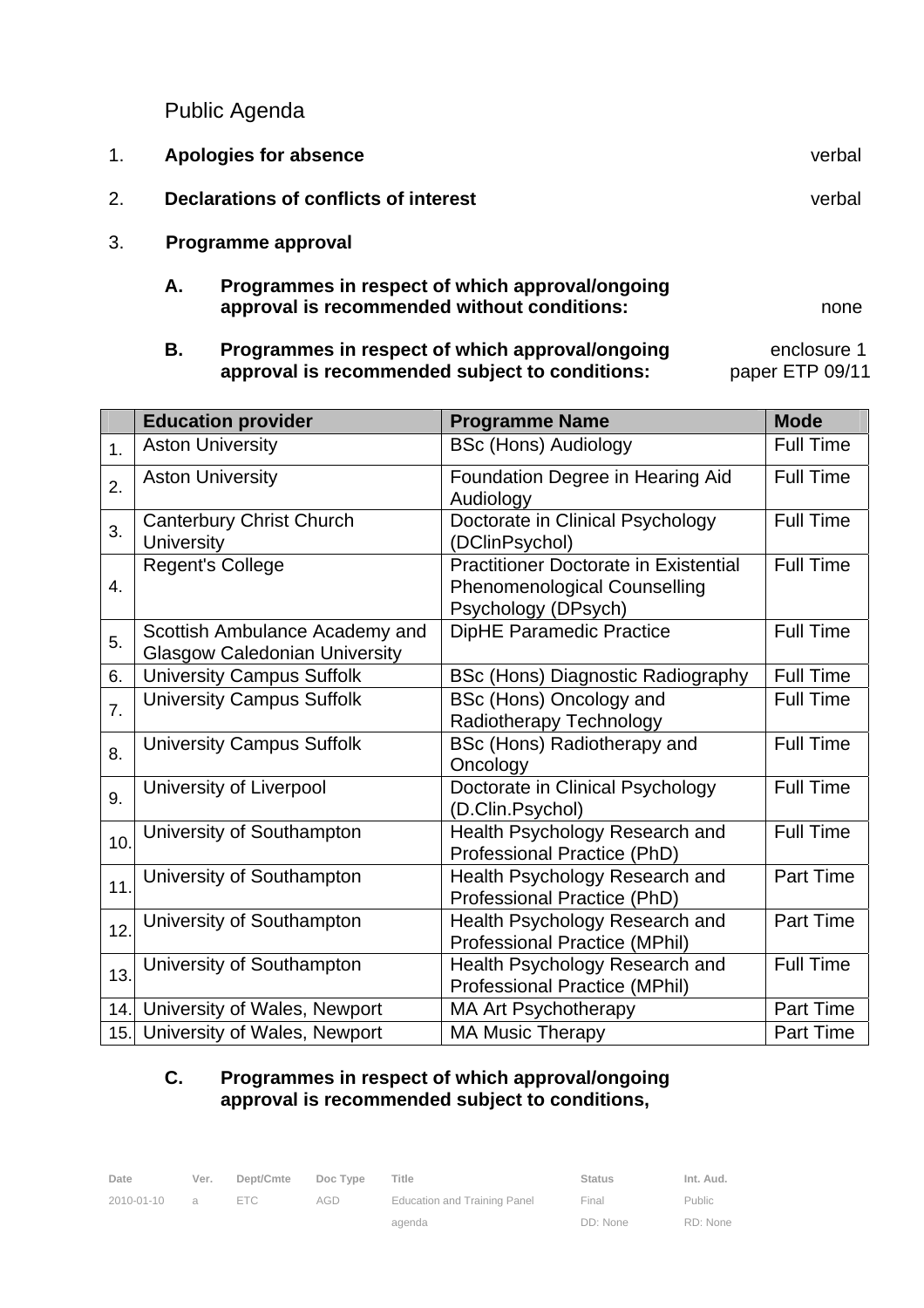#### **where the education provider has made observations on the visitors' reports:** none

#### **D. Programmes previously recommended for approval/ongoing approval subject to conditions and which have now been met: verbal:** verbal:

|    | <b>Education provider</b>                  | <b>Programme Name</b>                | <b>Mode</b>      |
|----|--------------------------------------------|--------------------------------------|------------------|
| 1. | <b>Canterbury Christ Church University</b> | Doctorate in Clinical Psychology     | Full Time        |
|    |                                            | (DClinPsychol)                       |                  |
| 2. | Queen's University of Belfast              | Doctorate in Clinical Psychology     | Full Time        |
|    |                                            | (DclinPsych)                         |                  |
| 3. | Scottish Ambulance Academy and             | <b>DipHE Paramedic Practice</b>      | <b>Full Time</b> |
|    | <b>Glasgow Caledonian University</b>       |                                      |                  |
| 4. | <b>University Campus Suffolk</b>           | BSc (Hons) Radiotherapy and Oncology | <b>Full Time</b> |
| 5. | <b>University Campus Suffolk</b>           | BSc (Hons) Diagnostic Radiography    | <b>Full Time</b> |
| 6. | <b>University Campus Suffolk</b>           | BSc (Hons) Oncology and Radiotherapy | Full Time        |
|    |                                            | Technology                           |                  |
| 7. | University of Leicester                    | Doctorate in Clinical Psychology     | <b>Full Time</b> |
|    |                                            | (DClinPsy)                           |                  |

#### 4. **Annual monitoring**

#### **A. Programmes which have been subject to annual monitoring audit and for which <b>Example 2** enclosure 2 continuing approval is recommended: paper ETP 10/11

|     | <b>Education provider</b>                                        | <b>Programme Name</b>                                               | <b>Mode</b>      |
|-----|------------------------------------------------------------------|---------------------------------------------------------------------|------------------|
| 1.  | <b>Bournemouth University</b>                                    | <b>BSc (Hons) Occupational Therapy</b>                              | <b>Full Time</b> |
| 2.  | <b>Bournemouth University</b>                                    | <b>BSc (Hons) Physiotherapy</b>                                     | <b>Full Time</b> |
| 3.  | <b>Bournemouth University</b>                                    | <b>FdSc Paramedic Science</b>                                       | <b>Full Time</b> |
| 4.  | <b>Bournemouth University</b>                                    | Diploma of Higher Education Operating<br><b>Department Practice</b> | <b>Full Time</b> |
| 5.  | <b>Brunel University</b>                                         | <b>BSc (Hons) Occupational Therapy</b>                              | Full Time        |
| 6.  | <b>Brunel University</b>                                         | <b>BSc (Hons) Occupational Therapy</b>                              | Part Time        |
| 7.  | <b>Brunel University</b>                                         | <b>MSc Occupational Therapy (Pre-</b><br>registration)              | <b>Full Time</b> |
| 8.  | Centre for Psychotherapy (Belfast<br>Health & Social Care Trust) | <b>MSc Art Psychotherapy</b>                                        | <b>Part Time</b> |
| 9.  | <b>Coventry University</b>                                       | Diploma of Higher Education Paramedic<br>Science                    | <b>Full Time</b> |
| 10. | <b>Coventry University</b>                                       | Certificate in Non-Medical Prescribing<br>(Level 3)                 | Part Time        |
| 11. | <b>Coventry University</b>                                       | Certificate in Non-Medical Prescribing<br>(M Level)                 | Part Time        |
| 12. | <b>Coventry University</b>                                       | Diploma of Higher Education Operating<br><b>Department Practice</b> | <b>Full Time</b> |

Date Ver. Dept/Cmte Doc Type Title **Status** Status Int. Aud.

2010-01-10 a ETC AGD Education and Training Panel agenda

Final DD: None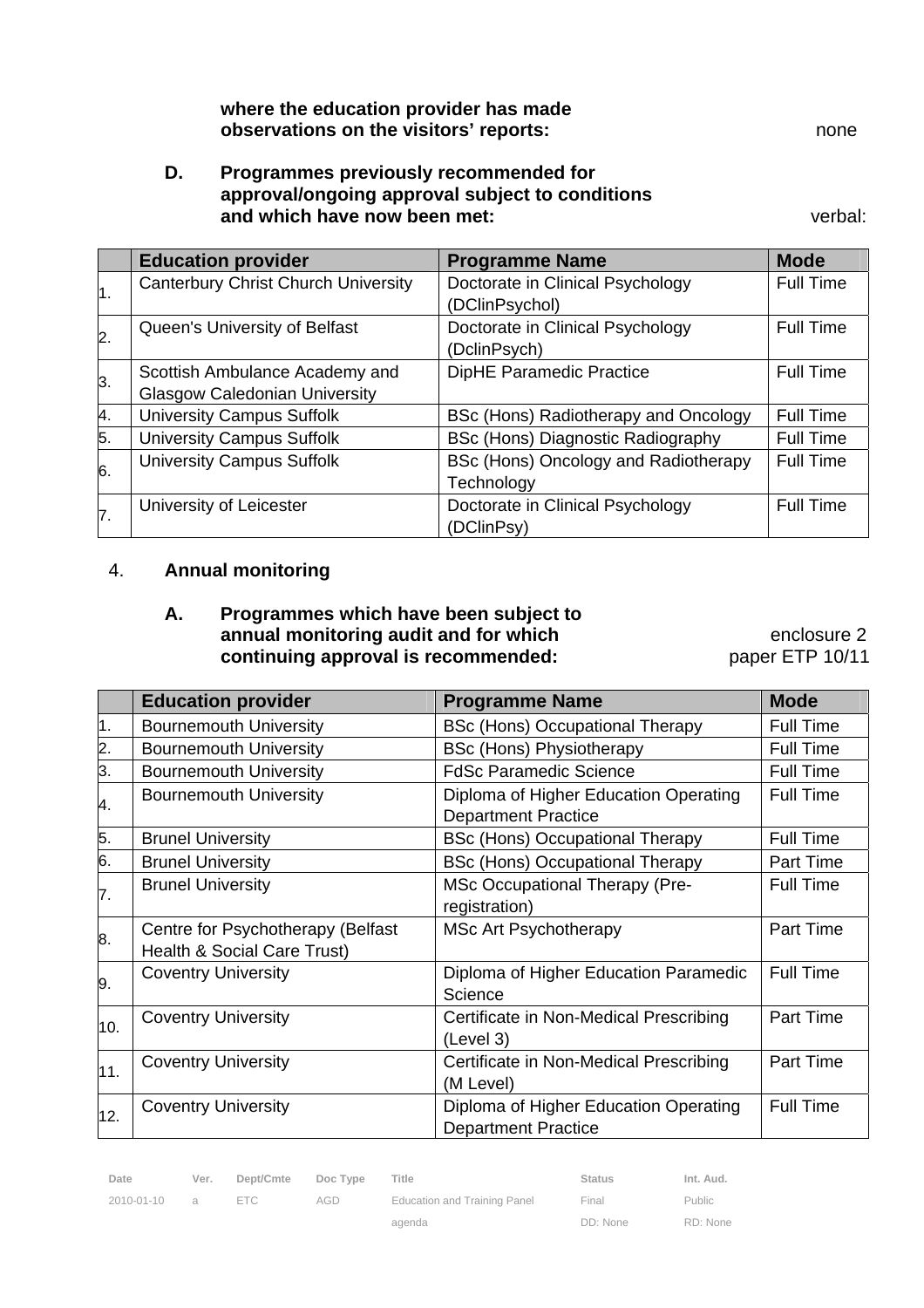| 13. | <b>Coventry University</b>          | <b>BSc (Hons) Occupational Therapy</b>       | <b>Full Time</b> |
|-----|-------------------------------------|----------------------------------------------|------------------|
| 14. | <b>Coventry University</b>          | <b>BSc (Hons) Occupational Therapy</b>       | Part Time        |
|     | <b>Coventry University</b>          | <b>BSc (Hons) Occupational Therapy</b>       | Part Time        |
| 15. |                                     |                                              | (In Service)     |
|     | <b>Coventry University</b>          | Foundation Degree in Paramedic               | <b>Full Time</b> |
| 16. |                                     | Science                                      |                  |
| 17. | De Montfort University              | BSc (Hons) Human Communication -             | <b>Full Time</b> |
|     |                                     | Speech and Language Therapy                  |                  |
| 18. | De Montfort University              | BSc (Hons) Human Communication -             | Part Time        |
|     |                                     | Speech and Language Therapy                  |                  |
| 19. | De Montfort University              | Prescribing for Health Care                  | Part Time        |
|     |                                     | Professionals (Level 3)                      |                  |
| 20. | De Montfort University              | Prescribing for Health Care                  | Part Time        |
|     |                                     | Professionals (M Level)                      |                  |
| 21. | De Montfort University              | <b>BSc (Hons) Applied Biomedical Science</b> | <b>Full Time</b> |
| 22. | Liverpool John Moores University    | <b>Non-Medical Prescribing</b>               | Part Time        |
| 23. | Manchester Metropolitan University  | <b>BSc (Hons) Applied Biomedical Science</b> | <b>Full Time</b> |
| 24. | Manchester Metropolitan University  | <b>BSc (Hons) Applied Biomedical Science</b> | Part Time        |
| 25. | Manchester Metropolitan University  | BSc (Hons) Psychology and Speech             | <b>Full Time</b> |
|     |                                     | Pathology                                    |                  |
| 26. | Manchester Metropolitan University  | BSc (Hons) Speech Pathology and              | <b>Full Time</b> |
|     |                                     | Therapy                                      |                  |
| 27. | Manchester Metropolitan University  | MSc Physiotherapy (Pre-registration)         | <b>Full Time</b> |
| 28. | New College Durham                  | Certificate in Local Analgesia               | Part Time        |
| 29. | <b>Newcastle University</b>         | <b>MSc Language Pathology</b>                | <b>Full Time</b> |
| 30. | <b>Newcastle University</b>         | BSc (Hons) Speech and Language               | <b>Full Time</b> |
|     |                                     | <b>Sciences</b>                              |                  |
| 31. | <b>Oxford Brookes University</b>    | <b>FdSc Paramedic Emergency Care</b>         | <b>Full Time</b> |
| 32. | <b>Oxford Brookes University</b>    | <b>FdSc Paramedic Emergency Care</b>         | Mixed            |
|     |                                     |                                              | Mode             |
| 33. | <b>Oxford Brookes University</b>    | <b>FdSc Paramedic Emergency Care</b>         | Part Time        |
| 34. | <b>Oxford Brookes University</b>    | <b>BSc (Hons) Occupational Therapy</b>       | <b>Full Time</b> |
| 35. | <b>Oxford Brookes University</b>    | <b>BSc (Hons) Occupational Therapy</b>       | Part Time        |
| 36. | <b>Oxford Brookes University</b>    | <b>BSc (Hons) Physiotherapy</b>              | <b>Full Time</b> |
| 37. | <b>Oxford Brookes University</b>    | Dip HE Operating Department Practice         | <b>Full Time</b> |
| 38. | <b>Oxford Brookes University</b>    | Dip HE Operating Department Practice         | Part Time        |
| 39. | <b>Swansea University</b>           | Dip HE Paramedic Science                     | Full Time        |
| 40. | <b>Thames Valley University</b>     | DipHE Operating Department Practice          | <b>Full Time</b> |
| 41. | University College Plymouth St Mark | BSc (Hons) Speech and Language               | <b>Full Time</b> |
|     | and St John                         | Therapy                                      |                  |
| 42. | University College Plymouth St Mark | BSc (Hons) Speech and Language               | Part Time        |
|     | and St John                         | Therapy                                      |                  |
| 43. | University of Bradford              | Prescribing for Health Care                  | Part Time        |
|     |                                     | Professionals                                |                  |
| 44. | University of Brighton              | Pg Dip Rehabilitation Science                | <b>Full Time</b> |
| 45. | University of Brighton              | <b>MSc Rehabilitation Science</b>            | Full Time        |

agenda

Final DD: None Public

RD: None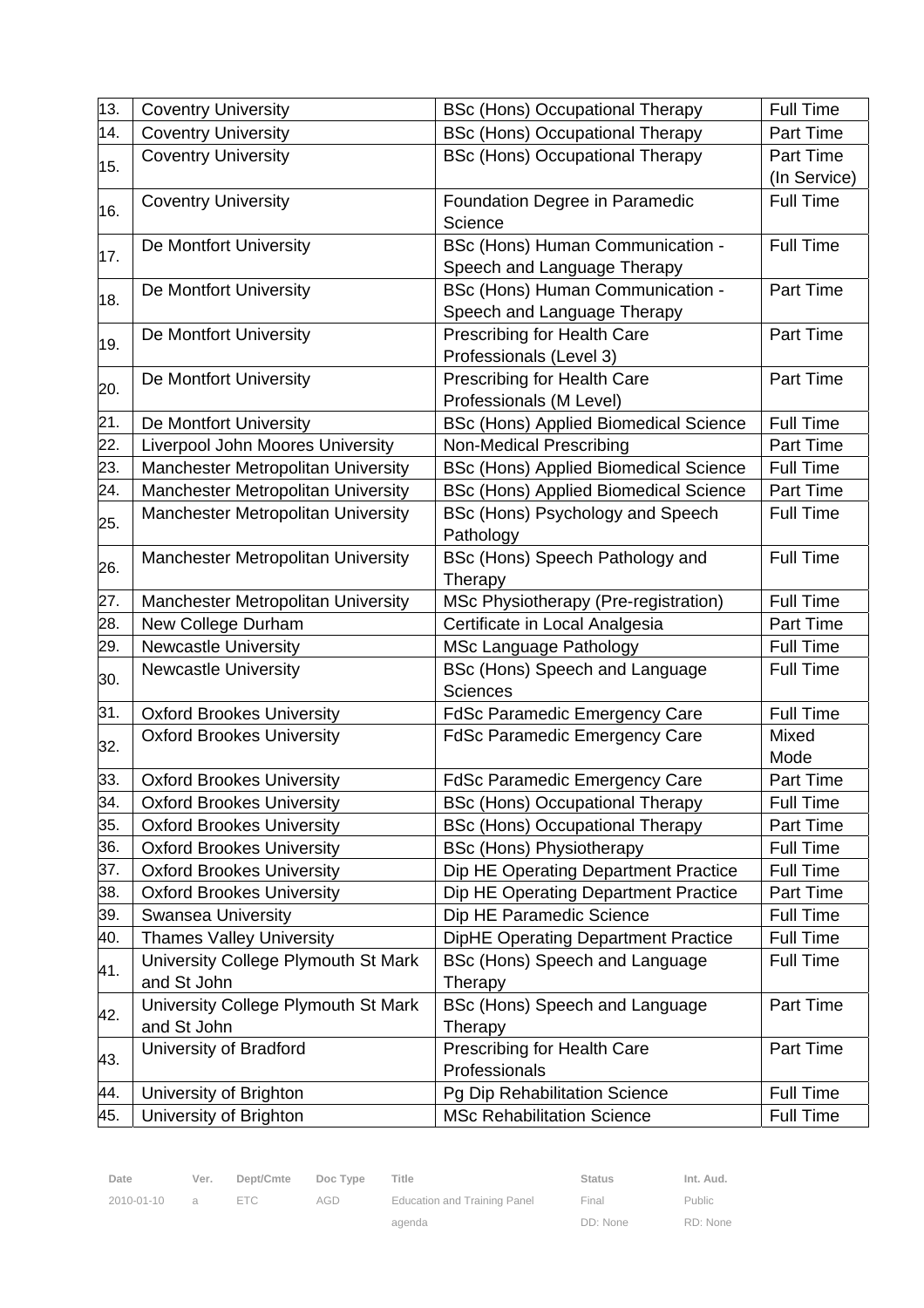| 46. | University of Brighton           | <b>BSc (Hons) Physiotherapy</b>                                                       | <b>Full Time</b> |
|-----|----------------------------------|---------------------------------------------------------------------------------------|------------------|
| 47. | University of Brighton           | <b>BSc (Hons) Podiatry</b>                                                            | Full Time        |
| 48. | University of Brighton           | Pg Dip Occupational Therapy                                                           | <b>Full Time</b> |
| 49. | University of Brighton           | Supplementary Prescribing (Level 3)                                                   | Part Time        |
| 50. | University of Brighton           | <b>Supplementary Prescribing (M Level)</b>                                            | Part Time        |
| 51. | University of Brighton           | <b>BSc (Hons) Paramedic Practice</b>                                                  | <b>Full Time</b> |
| 52. | University of Central Lancashire | <b>BSc (Hons) Paramedic Practice</b>                                                  | Full Time        |
| 53. | University of Central Lancashire | <b>Advanced Certificate Non Medical</b><br>Prescribing                                | Part Time        |
| 54. | University of Central Lancashire | Diploma of Higher Education Operating<br><b>Department Practice</b>                   | <b>Full Time</b> |
| 55. | University of Derby              | <b>MSc Occupational Therapy</b>                                                       | <b>Full Time</b> |
| 56. | University of Derby              | BSc (Hons) Diagnostic Radiography                                                     | <b>Full Time</b> |
| 57. | University of Derby              | <b>BSc (Hons) Occupational Therapy</b>                                                | <b>Full Time</b> |
| 58. | University of Derby              | <b>BSc (Hons) Occupational Therapy</b>                                                | Part Time        |
| 59. | University of East London        | <b>BSc (Hons) Podiatric Medicine</b>                                                  | <b>Full Time</b> |
| 60. | University of East London        | <b>BSc (Hons) Podiatric Medicine</b>                                                  | Part Time        |
| 61. | University of East London        | <b>BSc (Hons) Physiotherapy</b>                                                       | <b>Full Time</b> |
| 62. | University of East London        | <b>BSc (Hons) Physiotherapy</b>                                                       | Part Time        |
| 63. | University of East London        | <b>BSc (Hons) Physiotherapy (Situated</b><br>Learning)                                | Flexible         |
| 64. | University of Hertfordshire      | BSc (Hons) Diagnostic Radiography and<br>Imaging                                      | <b>Full Time</b> |
| 65. | University of Hertfordshire      | <b>BSc (Hons) Physiotherapy</b>                                                       | <b>Full Time</b> |
| 66. | University of Hertfordshire      | <b>BSc (Hons) Paramedic Science</b>                                                   | <b>Full Time</b> |
| 67. | University of Hertfordshire      | BSc (Hons) Radiotherapy and Oncology                                                  | <b>Full Time</b> |
|     | University of Hertfordshire      | Foundation Degree in Paramedic                                                        | <b>Full Time</b> |
| 68. |                                  | Science                                                                               |                  |
| 69. | University of Hertfordshire      | <b>MA Art Therapy</b>                                                                 | Full Time        |
| 70. | University of Hertfordshire      | <b>MA Art Therapy</b>                                                                 | Part Time        |
| 71. | University of Hertfordshire      | <b>BSc (Hons) Dietetics</b>                                                           | <b>Full Time</b> |
| 72. | University of Hertfordshire      | Practice Certificate in Non Medical<br>Prescribing for Allied Health<br>Professionals | Part Time        |
| 73. | University of Huddersfield       | <b>BSc (Hons) Occupational Therapy</b>                                                | <b>Full Time</b> |
| 74. | University of Huddersfield       | <b>BSc (Hons) Podiatry</b>                                                            | <b>Full Time</b> |
| 75. | University of Huddersfield       | <b>BSc (Hons) Podiatry</b>                                                            | Part Time        |
| 76. | University of Huddersfield       | <b>BSc (Hons) Physiotherapy</b>                                                       | <b>Full Time</b> |
| 77. | University of Huddersfield       | Pg Dip Physiotherapy                                                                  | <b>Full Time</b> |
| 78. | University of Huddersfield       | <b>DipHE Operating Department Practice</b>                                            | <b>Full Time</b> |
| 79. | University of Huddersfield       | <b>Clinical Pharmacology for Podiatrists</b>                                          | Part Time        |
| 80. | University of Huddersfield       | <b>Supplementary Prescribing for Allied</b><br><b>Health Professionals</b>            | Part Time        |
| 81. | University of Leeds              | BSc (Hons) Radiography (Diagnostic)                                                   | <b>Full Time</b> |
| 82. |                                  |                                                                                       |                  |
|     | University of Liverpool          | <b>BSc (Hons) Occupational Therapy</b>                                                | <b>Full Time</b> |

| Date               | Ver. Dept/Cmte Doc Type Title |     |                                    | <b>Status</b> | Int. Aud. |
|--------------------|-------------------------------|-----|------------------------------------|---------------|-----------|
| $2010 - 01 - 10$ a | ETC                           | AGD | Education and Training Panel Final |               | Public    |

2010-01-10 a ETC AGD Education and Training Panel agenda

Final DD: None Public

RD: None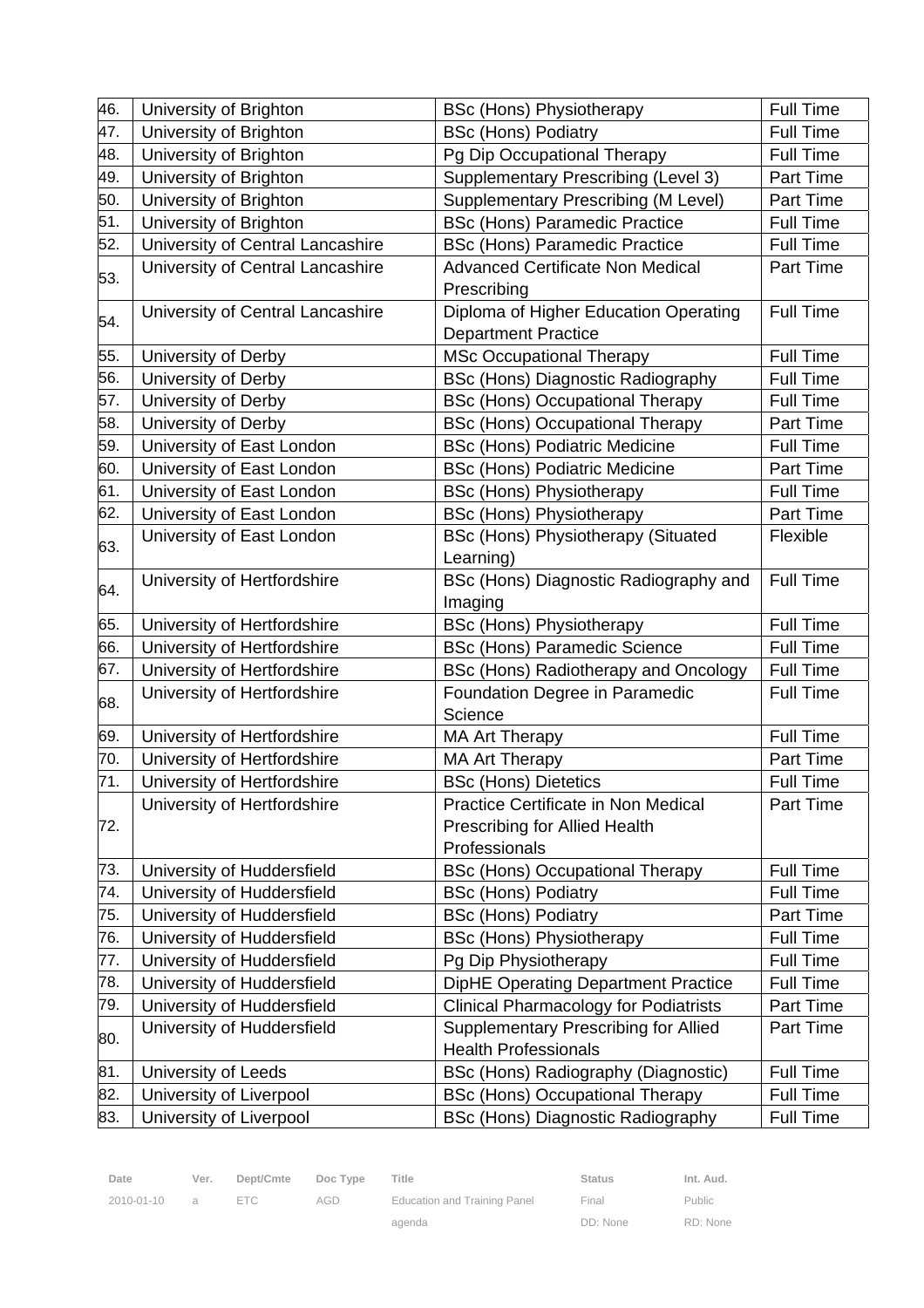| 84.  | University of Liverpool                              | <b>BSc (Hons) Physiotherapy</b>                            | Full Time               |
|------|------------------------------------------------------|------------------------------------------------------------|-------------------------|
| 85.  | University of Liverpool                              | <b>BSc (Hons) Radiotherapy</b>                             | <b>Full Time</b>        |
| 86.  | University of Liverpool                              | <b>BSc (Hons) Radiotherapy</b>                             | Part Time               |
| 87.  | University of Nottingham                             | <b>BSc (Hons) Physiotherapy</b>                            | Full Time               |
| 88.  | University of Nottingham                             | Masters of Nutrition (MNutr)                               | <b>Full Time</b>        |
| 89.  | University of Nottingham                             | Masters of Nutrition (Mnutr)                               | Full Time               |
|      |                                                      |                                                            | Accelerated             |
| 90.  | University of Salford                                | Prescription only Medicine for Podiatrists                 | Part Time               |
| 91.  | University of Southampton                            | Access and Supply Pharmacology<br>(AandS POMs)             | Part Time               |
| 92.  | University of Southampton                            | <b>BSc (Hons) Occupational Therapy</b>                     | Full Time               |
| 93.  | University of Southampton                            | <b>BSc (Hons) Occupational Therapy</b>                     | Part Time               |
| 94.  | University of Southampton                            | <b>BSc (Hons) Podiatry</b>                                 | Full Time               |
| 95.  | University of Southampton                            | <b>BSc (Hons) Physiotherapy</b>                            | <b>Full Time</b>        |
| 96.  | University of Southampton                            | <b>BSc (Hons) Physiotherapy</b>                            | Part Time               |
| 97.  | University of Southampton                            | MSc Physiotherapy (Pre-registration)                       | <b>Full Time</b>        |
| 98.  | University of Southampton                            | Pg Dip Physiotherapy (Pre-registration)                    | <b>Full Time</b>        |
| 99.  | University of Southampton                            | MSc Occupational Therapy (Pre-<br>registration)            | <b>Full Time</b>        |
| 100. | University of Southampton                            | <b>MSc Podiatry (Pre-registration)</b>                     | <b>Full Time</b>        |
| 101. | University of Southampton                            | Pg Dip Occupational Therapy (Pre-<br>registration)         | <b>Full Time</b>        |
| 102. | University of Southampton                            | Pg Dip Podiatry (Pre-registration)                         | <b>Full Time</b>        |
| 103. | University of Surrey                                 | Dip HE Operating Department Practice                       | <b>Full Time</b>        |
| 104. | University of the West of England,<br><b>Bristol</b> | <b>BSc (Hons) Applied Biomedical Science</b><br>(Clinical) | <b>Full Time</b>        |
| 105. | University of the West of England,<br><b>Bristol</b> | <b>BSc (Hons) Applied Biomedical Science</b><br>(Clinical) | <b>Block</b><br>Release |
| 106. | University of the West of England,<br><b>Bristol</b> | Prescribing Principles (Level 3)                           | Part Time               |
| 107. | University of the West of England,<br><b>Bristol</b> | Prescribing Principles (M Level)                           | Part Time               |
| 108. | University of the West of England,<br><b>Bristol</b> | <b>MA Music Therapy</b>                                    | Part Time               |

#### **B. Programmes which have been subject to annual monitoring audit and for which an** *enclosure* **3** approval visit is recommended: paper ETP 11/11

| <b>Education provider</b> | <b>Programme Name</b>                       | <b>Mode</b>      |  |
|---------------------------|---------------------------------------------|------------------|--|
| 1. University of Surrey   | <sup>1</sup> BSc (Hons) Nutrition/Dietetics | <b>Full Time</b> |  |

| Date         | Ver. | Dept/Cmte | Doc Type | Title                        | <b>Status</b> | Int. Aud. |
|--------------|------|-----------|----------|------------------------------|---------------|-----------|
| 2010-01-10 a |      | ETC       | AGD      | Education and Training Panel | Final         | Public    |
|              |      |           |          | agenda                       | DD: None      | RD: None  |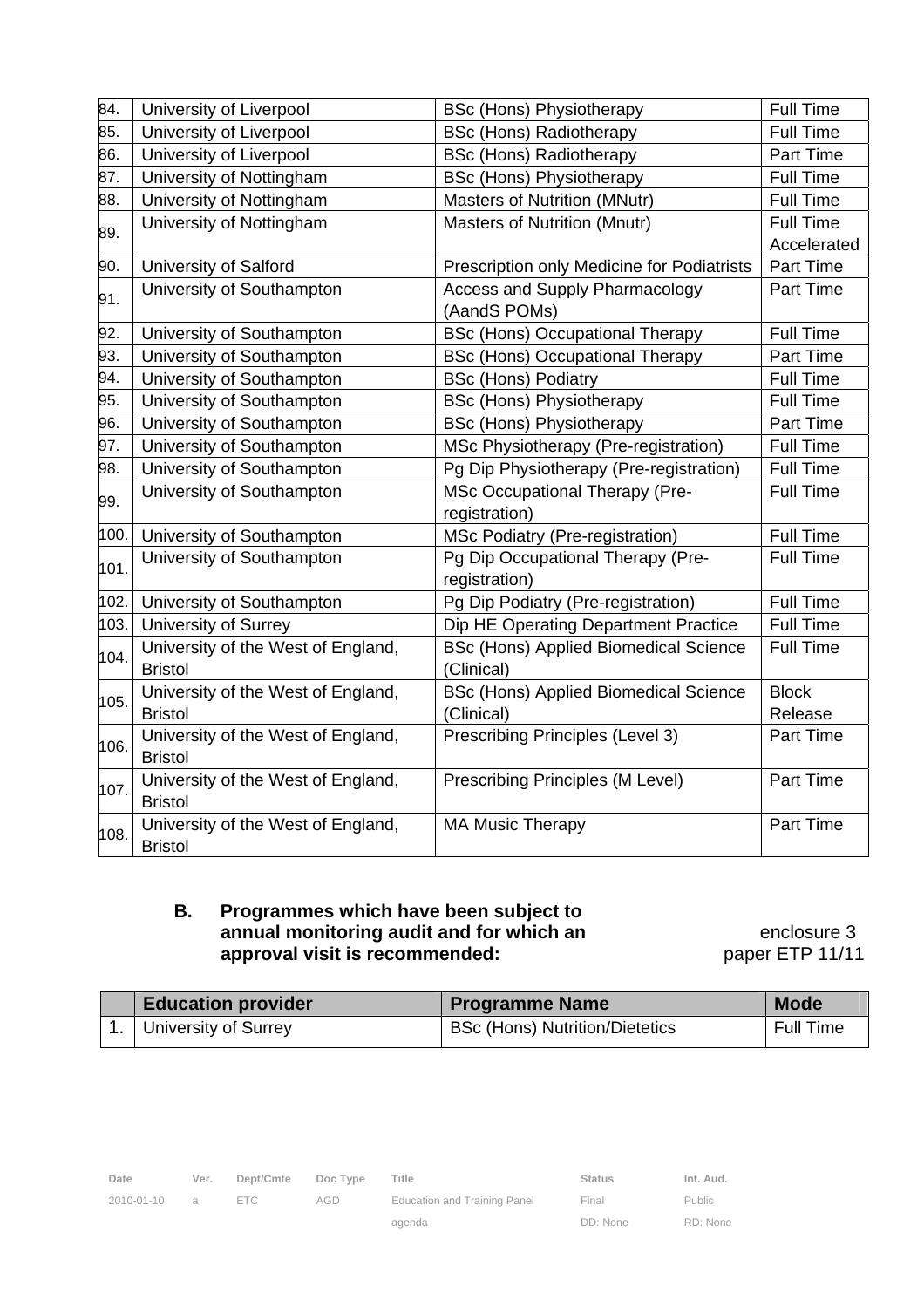#### **C. Programmes for which annual monitoring declarations have been received and for which the Panel is asked to confirm continuing approval:** verbal

|     | <b>Education provider</b>            | <b>Programme Name</b>                                                      | <b>Mode</b>      |
|-----|--------------------------------------|----------------------------------------------------------------------------|------------------|
| 1.  | <b>Anglia Ruskin University</b>      | Non-Medical Prescribing (level 3)                                          | Part Time        |
| 2.  | <b>Anglia Ruskin University</b>      | Advanced Non-Medical Prescribing (level                                    | Part Time        |
|     |                                      | 4)                                                                         |                  |
| β.  | <b>Anglia Ruskin University</b>      | BSc (Hons) Radiography (Diagnostic)                                        | Part Time        |
|     |                                      | incorporating DipHE Medical Imaging                                        |                  |
|     |                                      | Practice                                                                   |                  |
| 4.  | <b>Anglia Ruskin University</b>      | BSc (Hons) Radiography (Therapeutic)                                       | Part Time        |
|     |                                      | incorporating FDSc Radiotherapy and                                        |                  |
|     |                                      | <b>Oncology Practice</b>                                                   |                  |
| 5.  | <b>Cardiff University (Prifysgol</b> | Dip HE Operating Department Practice                                       | <b>Full Time</b> |
|     | Caerdydd)                            |                                                                            |                  |
| 6.  | <b>Cardiff University (Prifysgol</b> | <b>BSc (Hons) Occupational Therapy</b>                                     | Part Time        |
|     | Caerdydd)                            |                                                                            |                  |
| 7.  | <b>Edge Hill University</b>          | <b>Non-Medical Prescribing</b>                                             | Part Time        |
| 8.  | <b>Edge Hill University</b>          | Diploma of Higher Education Paramedic                                      | <b>Full Time</b> |
|     |                                      | Practice                                                                   |                  |
| 9.  | <b>Edinburgh Napier University</b>   | Independent and Supplementary                                              | Part Time        |
|     |                                      | Prescribing for Nurses, Midwives and<br><b>Allied Health Professionals</b> |                  |
| 10. | <b>Glasgow Caledonian University</b> |                                                                            | <b>Full Time</b> |
|     |                                      | BSc (Hons) Human Nutrition and<br><b>Dietetics</b>                         |                  |
| 11. | <b>Glasgow Caledonian University</b> | <b>MSc Dietetics</b>                                                       | <b>Full Time</b> |
| 12. | <b>Glasgow Caledonian University</b> | <b>MSc Dietetics</b>                                                       | Part Time        |
| 13. | <b>Glasgow Caledonian University</b> | Pg Dip Dietetics (Pre-Registration)                                        | <b>Full Time</b> |
| 14. | <b>Glasgow Caledonian University</b> | <b>MSc Occupational Therapy (Pre-</b>                                      | <b>Full Time</b> |
|     |                                      | registration)                                                              |                  |
| 15. | <b>Glasgow Caledonian University</b> | <b>BSc (Hons) Physiotherapy</b>                                            | <b>Full Time</b> |
| 16. | <b>Glyndwr University</b>            | <b>BSc (Hons) Occupational Therapy</b>                                     | Part Time        |
| 17. | <b>London South Bank University</b>  | <b>BSc (Hons) Physiotherapy</b>                                            | Part Time        |
| 18. | Medway School of Pharmacy            | Postgraduate Certificate in                                                | <b>Distance</b>  |
|     |                                      | <b>Supplementary Prescribing</b>                                           | Learning         |
| 19. | Queen Margaret University            | Extended Independent Prescribing and                                       | Part Time        |
|     |                                      | <b>Supplementary Prescribing</b>                                           |                  |
| 20. | <b>Sheffield Hallam University</b>   | Diploma of Higher Education Operating                                      | <b>Full Time</b> |
|     |                                      | <b>Department Practice</b>                                                 |                  |
| 21. | <b>Sheffield Hallam University</b>   | <b>BSc (Hons) Physiotherapy</b>                                            | Part Time        |
| 22. | <b>Sheffield Hallam University</b>   | <b>MSc Occupational Therapy (Pre-</b>                                      | <b>Full Time</b> |
|     |                                      | registration)                                                              |                  |
| 23. | <b>Sheffield Hallam University</b>   | Pg Dip Radiotherapy and Oncology in                                        | <b>Full Time</b> |
|     |                                      | Practice                                                                   |                  |
| 24. | <b>Sheffield Hallam University</b>   | <b>BSc (Hons) Occupational Therapy</b>                                     | <b>Full Time</b> |
| 25. | <b>Sheffield Hallam University</b>   | BSc (Hons) Diagnostic Radiography                                          | Full Time        |

agenda

Final

Public

RD: None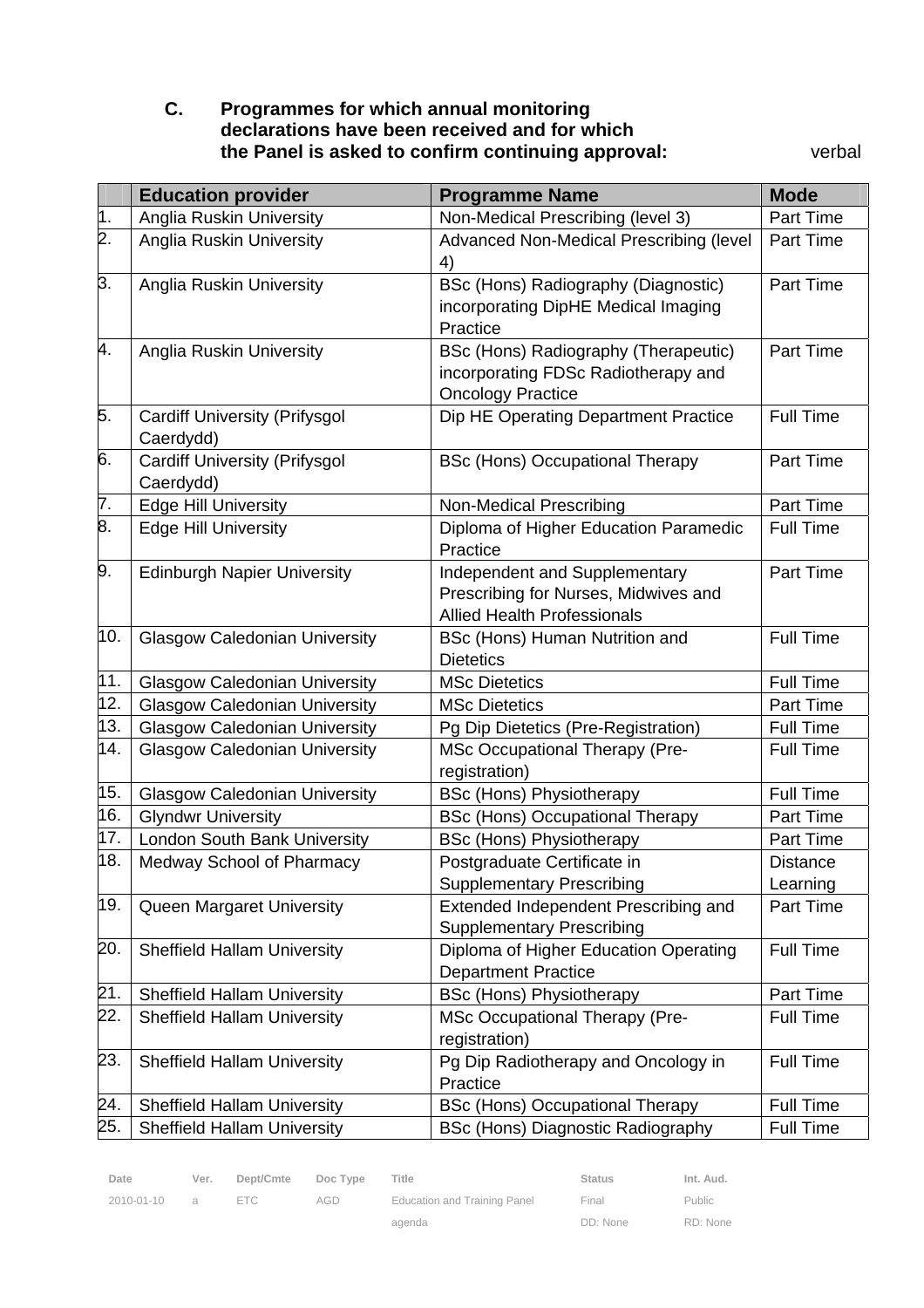| 26. | <b>Sheffield Hallam University</b> | <b>BSc (Hons) Physiotherapy</b>            | Full Time        |
|-----|------------------------------------|--------------------------------------------|------------------|
| 27. | <b>Sheffield Hallam University</b> | BSc (Hons) Radiotherapy and Oncology       | <b>Full Time</b> |
| 28. | <b>Teesside University</b>         | University Certificate of Professional     | Part Time        |
|     |                                    | Development Non-Medical Prescribing        |                  |
| 29. | <b>Teesside University</b>         | <b>BSc (Hons) Physiotherapy</b>            | <b>Full Time</b> |
| 30. | <b>Teesside University</b>         | <b>Foundation Degree Paramedic Science</b> | <b>Full Time</b> |
| 31. | <b>Teesside University</b>         | MSc Physiotherapy (Pre-registration)       | <b>Full Time</b> |
| 32. | <b>Teesside University</b>         | Pg Dip Physiotherapy (Pre-registration)    | <b>Full Time</b> |
| 33. | <b>Teesside University</b>         | University Certificate of Postgraduate     | Part Time        |
|     |                                    | Professional Development: Non medical      |                  |
|     |                                    | Prescribing                                |                  |
| 34. | University of Dundee               | Non-Medical Prescribing (SCQF 11)          | Part Time        |
| 35. | University of Dundee               | Non-Medical Prescribing (SCQF 9)           | Part Time        |
| 36. | University of Essex                | MSc Speech and Language Therapy            | Full Time        |
|     |                                    |                                            | Accelerated      |
| 37. | University of Strathclyde          | BSc (Hons) Prosthetics and Orthotics       | <b>Full Time</b> |
| 38. | University of York                 | <b>Extended Independent Supplementary</b>  | Part Time        |
|     |                                    | Prescribing for Non Medical Prescribers    |                  |
|     |                                    | (Level 6)                                  |                  |
| 39. | University of York                 | <b>Extended Independent Supplementary</b>  | Part Time        |
|     |                                    | Prescribing for Non Medical Prescribers    |                  |
|     |                                    | (Level 7)                                  |                  |

#### **D. Practitioner psychologist programmes which have been subject to audit and for which an approval visit planned for 2011/12 is recommended:** none

- 5**. Major changes** 
	- **A.** Programmes which have been subject to **EXACCO EXACCOM** enclosure 4 **major change and for which continuing approval https://doi.org/2012/11 is recommended:**

|    | <b>Education provider</b>          | <b>Programme Name</b>                | <b>Mode</b>      |
|----|------------------------------------|--------------------------------------|------------------|
|    | De Montfort University             | Prescribing for Health Care          | <b>Part Time</b> |
|    |                                    | Professionals (M Level)              |                  |
| 2. | De Montfort University             | Prescribing for Health Care          | <b>Part Time</b> |
|    |                                    | Professionals (Level 3)              |                  |
| 3. | Manchester Metropolitan            | <b>BSc (Hons) Applied Biomedical</b> | <b>Full Time</b> |
|    | <b>University</b>                  | Science                              |                  |
| 4. | Manchester Metropolitan            | <b>BSc (Hons) Applied Biomedical</b> | Part Time        |
|    | <b>University</b>                  | Science                              |                  |
| 5. | <b>Queen Margaret University</b>   | Pg Dip Radiotherapy and Oncology     | <b>Full Time</b> |
| 6. | <b>Roehampton University</b>       | <b>MA Dramatherapy</b>               | Part Time        |
|    | <b>Sheffield Hallam University</b> | Diploma of Higher Education          | <b>Full Time</b> |
|    |                                    | <b>Paramedic Practice</b>            |                  |

| Date         | Ver. | Dept/Cmte Doc Type |     | Title                        | <b>Status</b> | Int. Aud.     |
|--------------|------|--------------------|-----|------------------------------|---------------|---------------|
| 2010-01-10 a |      | FTC.               | AGD | Education and Training Panel | Final         | <b>Public</b> |
|              |      |                    |     | agenda                       | DD: None      | RD: None      |